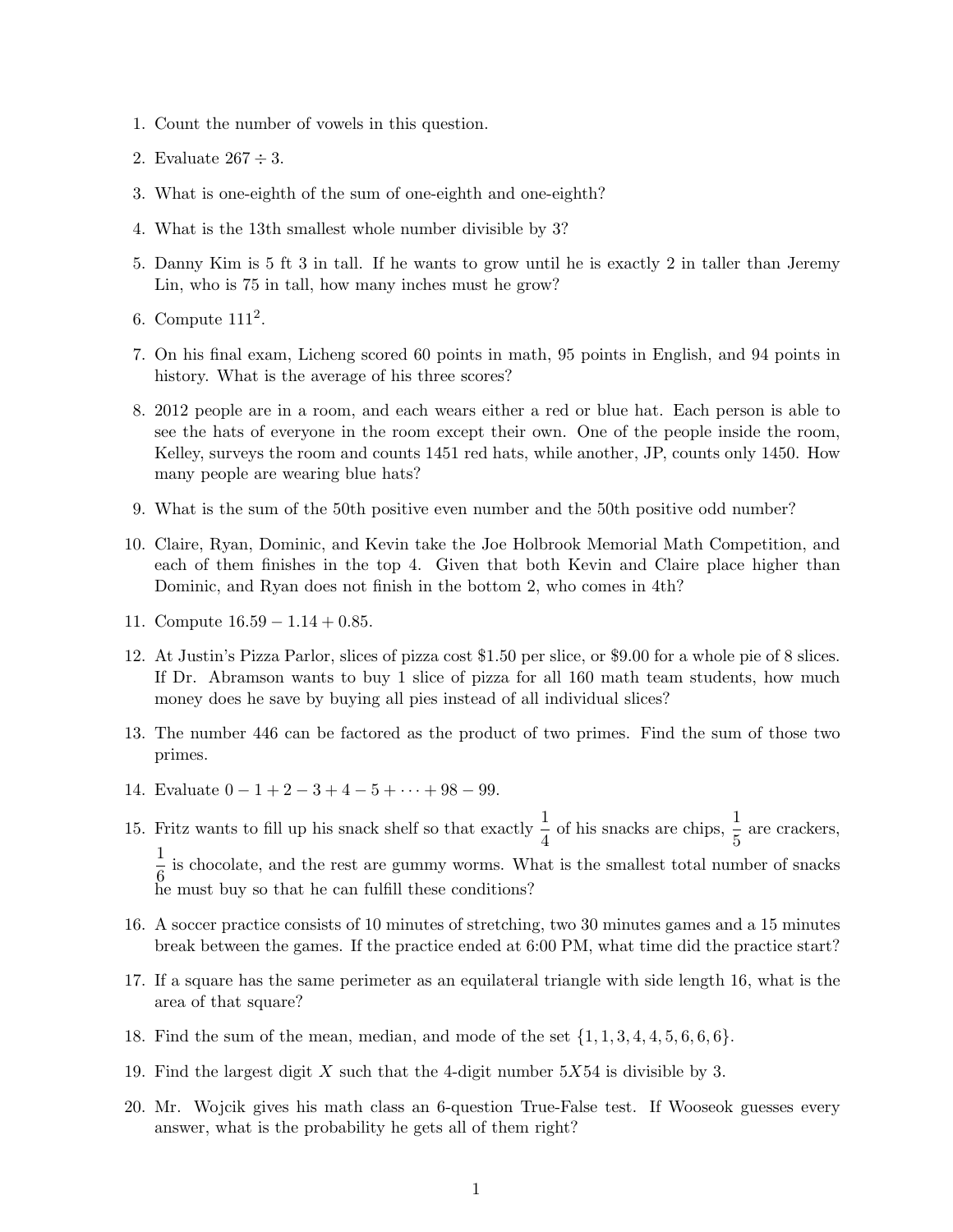- 21. Mr. Lemma initially arranged his marching band in a square formation, before realizing that he preferred arranging them in 7 equal rows. If Mr. Lemma has between 150 and 200 students, how many people are in marching band?
- 22. If  $36a + 30b = 360$ , then what is the value of  $\frac{a}{5} + \frac{b}{6}$  $\frac{5}{6}$ ?
- 23. If the sum of 30 consecutive numbers is equal to 945, what is the sum of the next 30 numbers?
- 24. What is the probability of rolling a sum of 5 when rolling a pair of fair, six-sided dice?
- 25. At a book store,  $\frac{1}{4}$  of books sold are nonfiction and the rest are novels. If  $\frac{1}{5}$  of the nonfiction books and  $\frac{1}{12}$  of the novels have over 500 pages, what fraction of all the books have over 500 pages?
- 26. Charlie stacks cans in a triangular shape such that each row has two more cans than the row above it. If the top row has 1 can, and Charlie must stack 100 cans, how many rows of cans does he stack?
- 27. A fraction in simplest form has its numerator increased by 48 and its denominator increased by 64. Amazingly, the new fraction is still numerically equal to the old one! What is this fraction, in simplest form?
- 28. What is the average of all five-digit numbers that contain only the digits 1, 3, 5, 7, and 9? 11333 and 53971 are two such numbers.
- 29. Five boys and three girls play in a chess tournament. Each person plays one game against every person of the opposite gender, and two games against every other person of their own gender (they don't play themselves!). How many total games are played?
- 30. How many divisors of 2500 are multiples of 5?
- 31. In a new game called Kopemon, a Kopemon called Kipachu uses an attack called Shocking Thunder, which does 100 damage. However, there is a 10% chance that it will be ultraeffective! and do double the damage. What is the average damage that can be done by a Kipachu's Shocking Thunder?
- 32. How many ways are there to arrange 3 identical dogs and 2 identical cats in a line if the animals on both ends must be the same?
- 33. A rectangle  $OPQR$  is placed inside a circle with center O such that point Q is on the circumference. If  $OR = 8$  and  $OP = 6$ , what is the area of this circle?
- 34. Paula is trying paint a house in 40 minutes; however, it takes her one hour to complete this task. She has a helper, Abhiram, who, when working with her, paints just fast enough to finish painting the house in exactly 40 minutes. If both Paula and Abhiram work at constant speeds, how long does it take Abhiram to paint a house alone (in minutes)?
- 35. Arjun decides to make a sequence of numbers going:  $1, 1, 2, 1, 2, 3, 1, 2, 3, 4 \cdots$  If the pattern continues this way, then find the sum of the first 63 numbers in the sequence.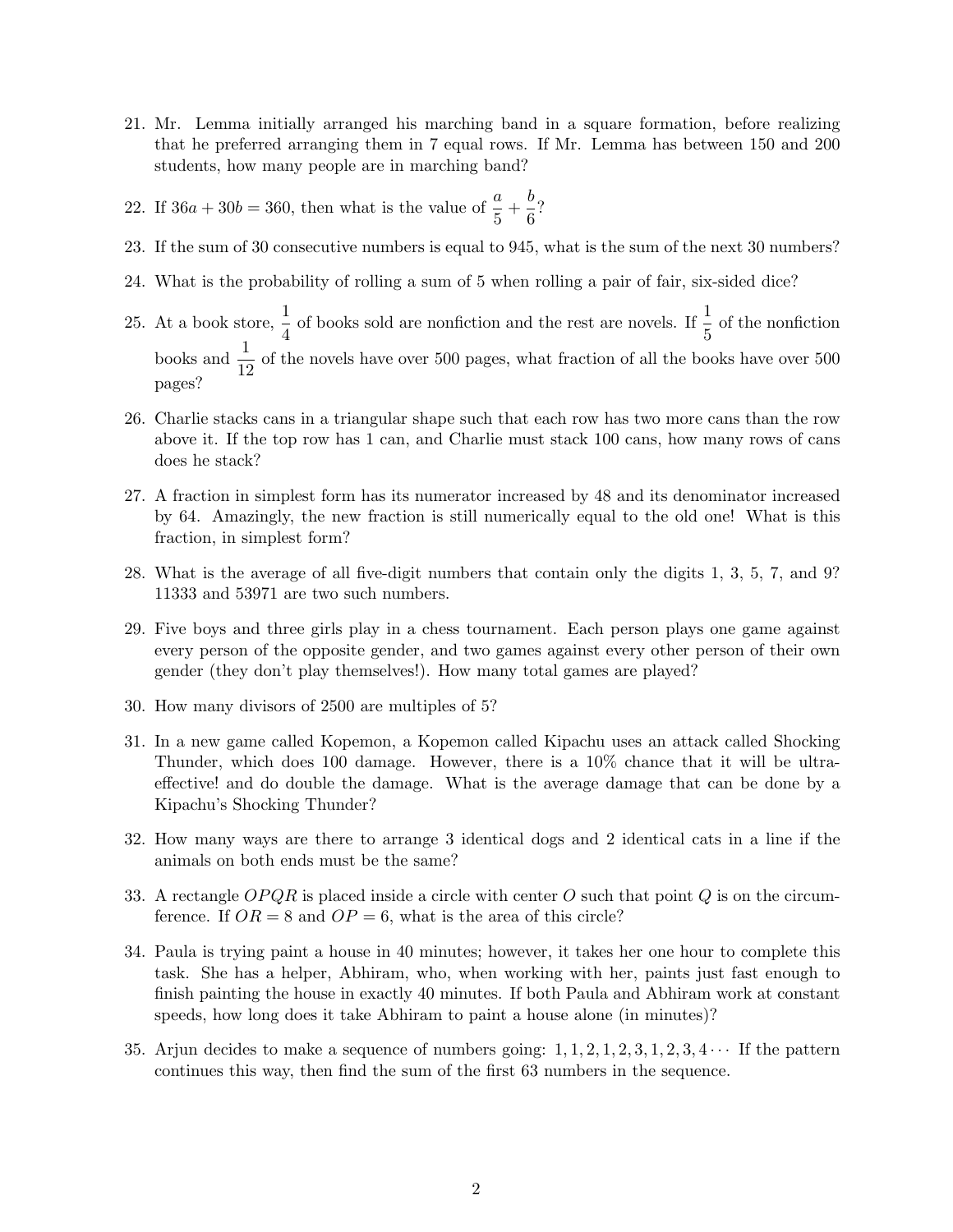For problems 36 through 39, fill in the following crossword puzzle, putting a single digit in each box.



- 36. (1 across) A perfect cube
- 37. (1 down) A perfect square
- 38. (2 down) A multiple of 8
- 39. (3 across) A multiple of 13
- 40. 75% of boys at BCA take Spanish, while 40% of girls do. If half of all kids take Spanish, what is the ratio of boys to girls at BCA?
- 41. What is the length of the longest segment that can be placed fully inside a rectangular prism with dimensions 5, 6, and 30?
- 42. What is the circumference of a circle that is inscribed in a triangle with sides 12, 16, and 20?
- 43. A happy pair of numbers is pair of two numbers such that each digit in one number is exactly one greater than the corresponding digit in the second number. For example, 1283 and 2394 are a happy pair. The sum of two numbers in a certain happy pair is 5823. What is the larger number?
- 44. Dennis drives from his house to school and back. On the way there, he drives half the time at 40mph and the other half the *time* at 60mph. On the way back, he drives half the *distance* at 40mph and the other half of the *distance* at 60mph. What is his average speed for the entire trip?
- 45. Two integers are selected at random from  $-12, -11, \cdots, 13, 14, 15$ . What is the probability that the product of the integers is both positive and even?
- 46. Compute the last two digits of  $6^{34}$ .
- 47. Izzy and Arthur play a game where they take turns flipping an unfair coin that comes up heads with probability  $\frac{2}{3}$ . Whoever gets a heads first wins. If Izzy starts flipping first, what is the probability that she will win?
- 48. A certain solid has 8 triangular faces and 6 octagonal faces. How many edges does it have?
- 49. A bug starts at point A of equilateral triangle ABC. Each second, the bug randomly moves to one of the adjacent vertices, each with probability  $\frac{1}{2}$ . What is the probability that after 3